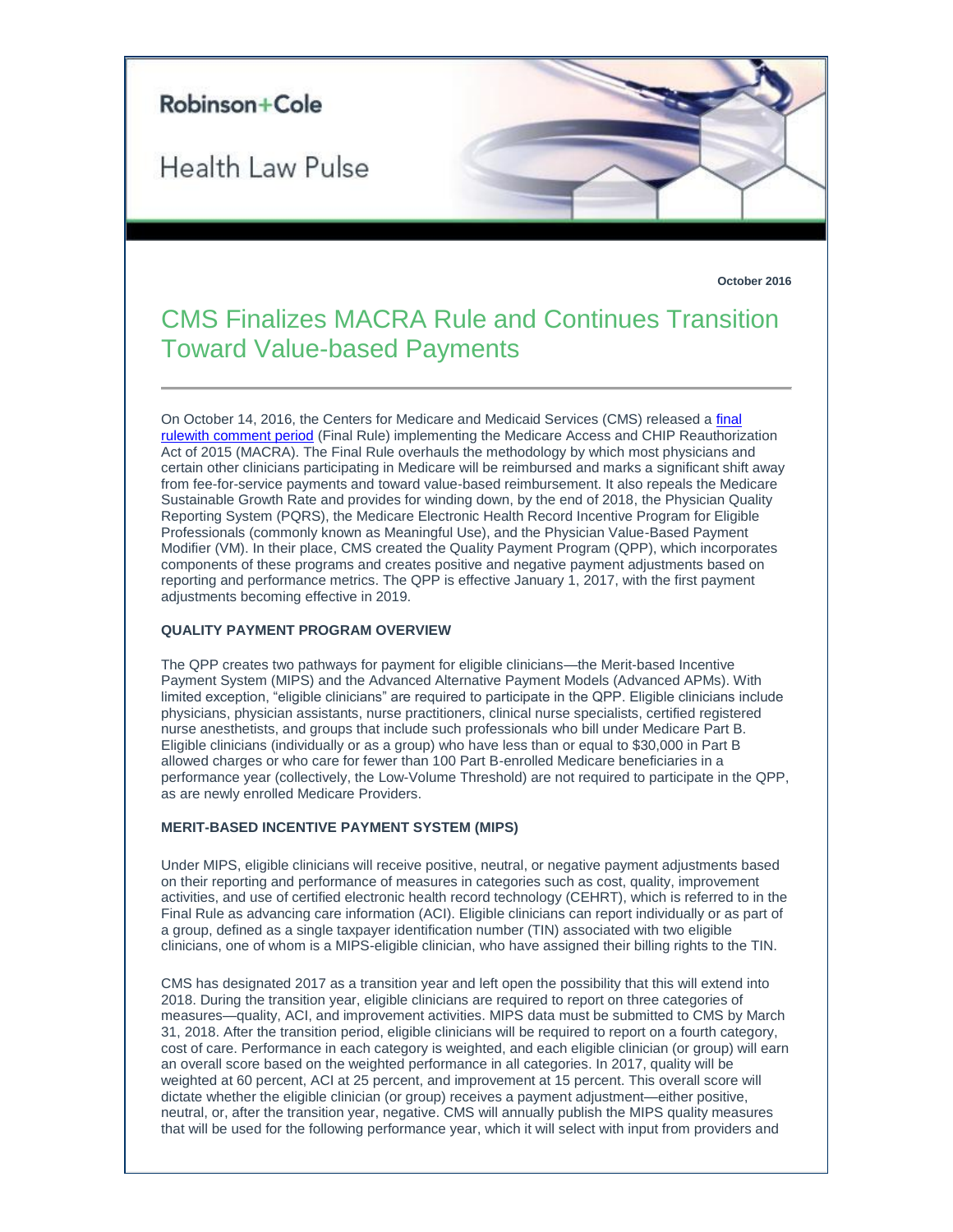other stakeholders.

CMS's exclusion of cost from the transition year will come as welcome news to eligible clinicians; however, CMS will gradually phase in the cost category, which will increase to 30 percent of the overall score by payment year 2021.

The first payment adjustments will occur in 2019 and will be based on performance in 2017. For eligible clinicians participating in MIPS, the maximum payment adjustments (positive and negative) will be 4 percent. This percentage will increase annually to a maximum of 9 percent in 2022.

Eligible clinicians that choose to participate in MIPS in 2017 will have three options:

- 1. Report a minimum of one quality measure, one improvement activity measure, or all five required ACI measures to avoid a negative 2019 payment adjustment
- 2. Report measures for at least 90 continuous days, which will qualify the eligible clinician for potentially receiving a small positive payment adjustment. Eligible clinicians that choose this option must report six quality measures (or one specialty-specific measure set), four improvement activity measures, and five ACI measures.
- 3. Report the measures required for the second option for a full year. Eligible clinicians that choose this third option are eligible to receive the full 4 percent positive payment adjustment.

Eligible clinicians that choose not to participate in MIPS and do not participate in an Advanced APM will receive a downward payment adjustment of 4 percent in 2019.

#### **ADVANCED APMs**

As an alternative to the MIPS model, eligible clinicians may participate in the Advanced APM model, which allows eligible clinicians to receive positive payment adjustments for participating in certain risk-bearing payment models. In 2017, eligible clinicians who receive 25 percent of their Medicare payments or see 20 percent of their Medicare patients through an Advanced APM will receive a 5 percent positive payment adjustment in 2019. The threshold percentages for receiving an incentive payment will eventually increase to 75 percent of Medicare payments and 50 percent of Medicare patients. To qualify as an Advanced APM, the payment model must (1) require use of CEHRT, (2) include a payment mechanism based on quality measures similar to those outlined in MIPS, and (3) require participants to bear more than a nominal amount of risk or be a medical home.

CMS will finalize its list of Advanced APMs by January 1, 2017, and the list will likely include Tracks 2 and 3 of the Medicare Shared Savings Program (MSSP), the Next Generation ACO Model, the Comprehensive Primary Care Plus Model, the Comprehensive End-Stage Renal Disease Care Model, and the Comprehensive Care for Joint Replacement Model. MSSP Track 1 ACOs will not be Advanced APMs; however, eligible clinicians participating in Track 1 ACOs will not have any additional reporting obligations to satisfy the quality reporting requirements under the MIPS.

In the Final Rule, CMS also mentioned that it is developing a Medicare ACO Track 1 Plus Model that will likely begin in 2018 and provide more limited downside risk than Track 2 of the MSSP. CMS will likely designate Track 1 Plus ACOs as Advanced APMs. CMS stated that it will announce additional information concerning this model in the future.

#### **SMALL AND RURAL PRACTICES**

In addition to the transition year, the Low-Volume Threshold, and flexible options for participation in MIPS, CMS has offered several other methods to reduce the burden on small and rural eligible clinicians transitioning to the QPP. CMS will permit small practices of less than 10 clinicians to join virtual groups and combine their MIPS reporting for a single performance year. In addition, CMS will make available \$100 million in technical assistance for small and rural practices and practices in health professional shortage areas, with priority given to those practices in rural areas.